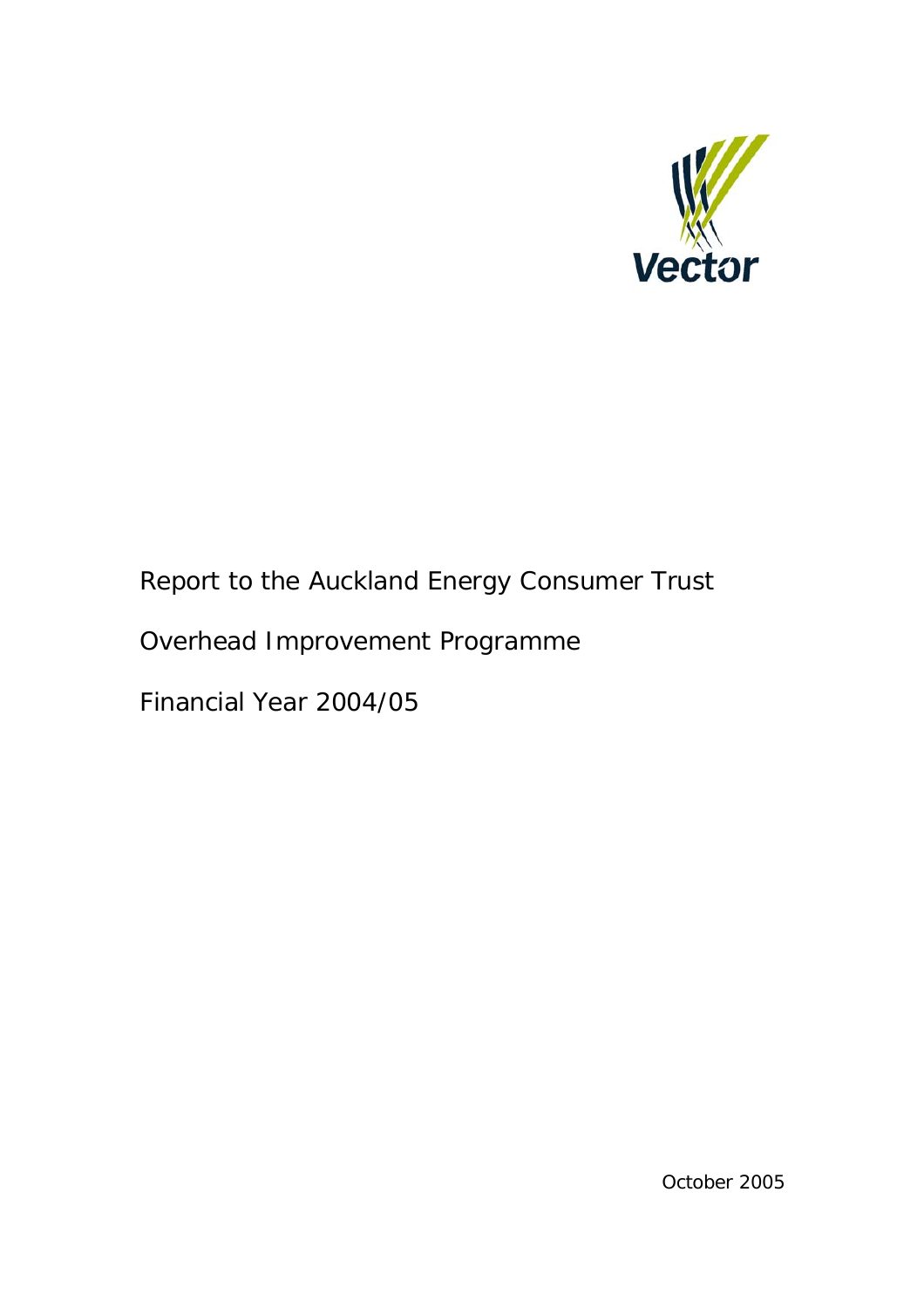### **1 Introduction**

Under the terms of the New Deed Recording Essential Operating Requirements, Clause 4.3 requires the Company to provide a written report to the Trust on the operation of the Overhead Improvement Programme. This report sets out to detail the operation of the undergrounding programme in compliance with the terms of the deed.

## **2 The Overhead Improvement Programme**

The Overhead Improvement Programme commenced in 2001. The Minimum Undergrounding Investment was set at \$10M each year, plus a PPI adjustment amount.

As a result the Minimum Undergrounding Investment amounts for each year we set as:

| Year ending March 2002 |         | \$5M (part year)         |
|------------------------|---------|--------------------------|
| Year ending June 2003  |         | $$12.5M$ (15 month year) |
| Year ending June 2004  | \$10M   |                          |
| Year ending June 2005  | \$10M   |                          |
| Year ending June 2006  | \$10.5M |                          |

## **3 Expenditure of the Undergrounding Investment**

The actual expenditure in undergrounding throughout each year of this programme is summarised in the table below:

|         | Minimum<br>Undergrounding<br>Investment | Actual<br>Expenditure | <b>Difference</b> | Cumulative<br>Notional<br><b>Balance</b> |
|---------|-----------------------------------------|-----------------------|-------------------|------------------------------------------|
| 2001/02 | \$5M                                    | \$1.239M              | (\$3.761M)        | (\$3.761M)                               |
| 2002/03 | \$12.5M                                 | \$9.201M              | (\$3.299M)        | (\$7.060M)                               |
| 2003/04 | \$10M                                   | \$12.509M             | \$2.509M          | (\$4.551M)                               |
| 2004/05 | \$10M                                   | \$14.551M             | \$4.551M          | \$OM                                     |

The amount of expenditure on undergrounding for FY 2004/05 was \$14.551M.

With this, the actual expenditure over the past four years, \$37.5M, matches the sum if the Minimum Undergrounding Investments required for those periods.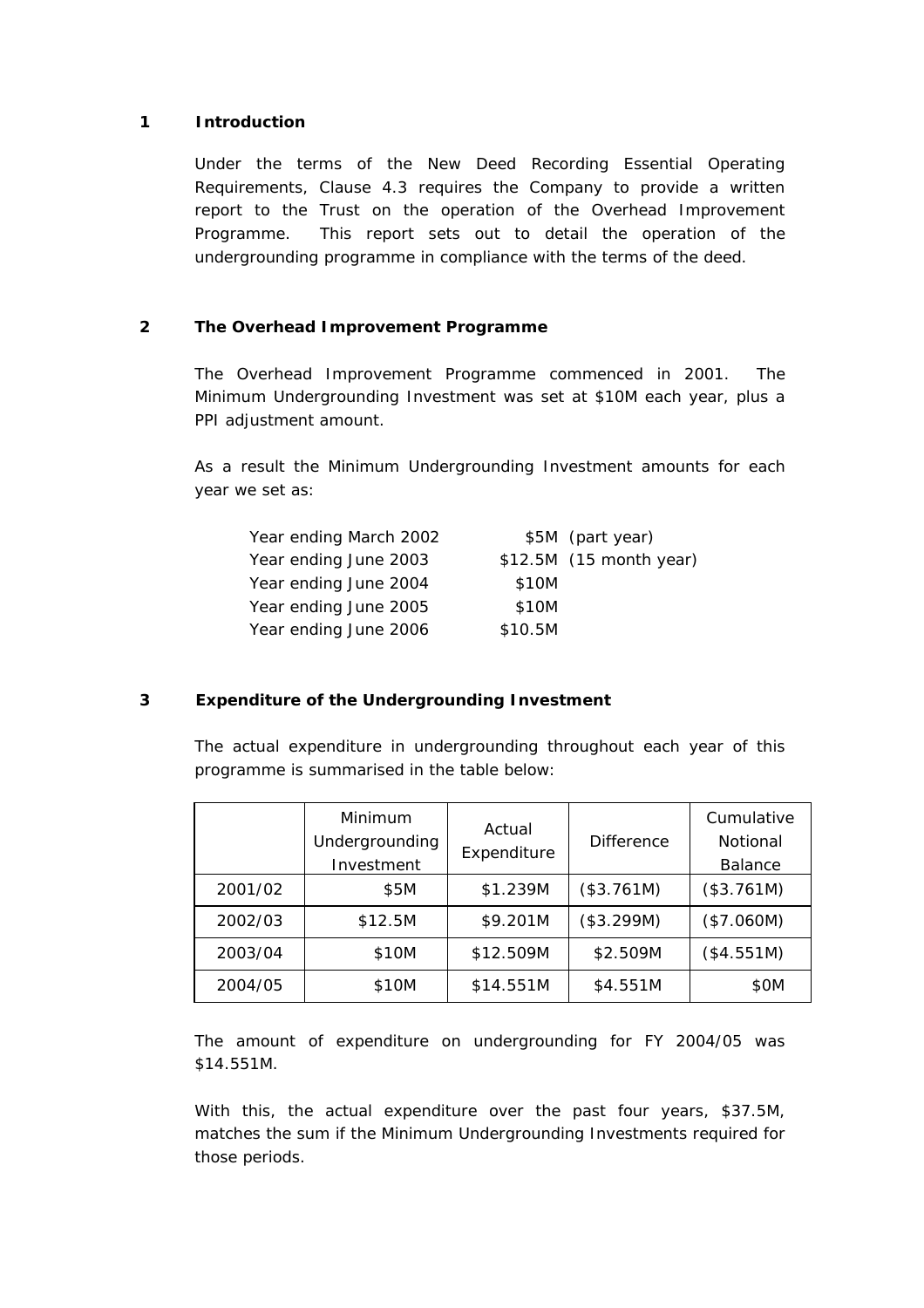#### **4 Achievements of the Overhead Improvement Programme**

Through implementing this programme, priority has been given to developing large scale projects where whole suburbs can be undergrounded at a time. Significant efficiencies are gained through the scale provided by this approach. To date four such large scale projects have been completed. These have been in Papatoetoe, Rosebank, Glen Innes, and Weymouth. Such projects have been structured with Vector, the relevant Council, Telecom, and other utilities partnering together to achieve a total revitalisation of the area while the undergrounding is implemented. Through this Vector led "dig once" concept additional investment is attracted by others so that the suburbs not only benefit from the undergrounding of the power lines, but also the undergrounding of telephone lines, installation of new streetlighting, new footpaths, gas and water infrastructure reinforcements, and new berms etc. Approximately 80% of the total expenditure has been dedicated to the large scale projects.

The remaining expenditure has been used in developing a high number of relatively small scale projects where and when very good opportunities have arisen. Such opportunities have included capturing synergies with Council footpath replacement programmes, local town centre precinct upgrades, road realignments, and with other Vector initiated projects – such as underground feeder cable reinforcements and pole replacements.

The projects completed, or substantially completed, through FY 2004/05 were: Glen Innes, Weymouth, Crescent Road, Glanville Terrace, Long Drive, Mahoe Ave, Railway Street West, St Stephens Ave, Wood Street, Carbine Road, Woodley Ave, Blockhouse Bay Road, Beatty Ave, Te Hana Road, Gollan Road, Tirohange Ave, Prosford and Blake Streets, Fern Glen Road, Cameron Street, and Mt Roskill township.

The location of all completed projects within this programme is shown on the map following.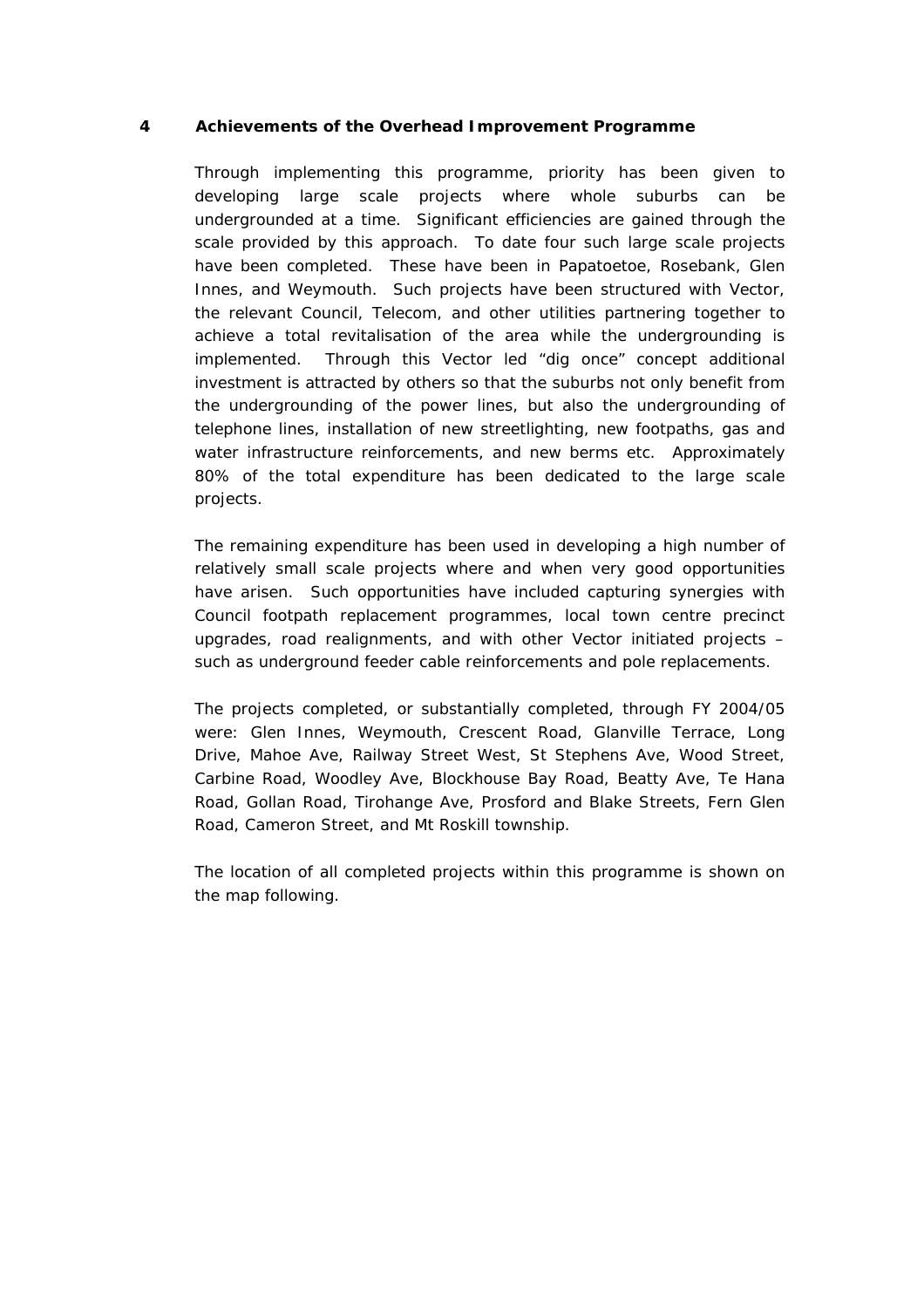#### **5 Summary**

Vector is now in a position where it has caught up with the expenditure requirement of the Overhead Improvement Programme and has complied with its obligations for Undergrounding as set out in Clause 4 of the Deed.

The budget for the 2005/06 year will be \$10.5M and there are specific projects identified for this target to be achieved.

Mark Franklin Chief Executive Officer